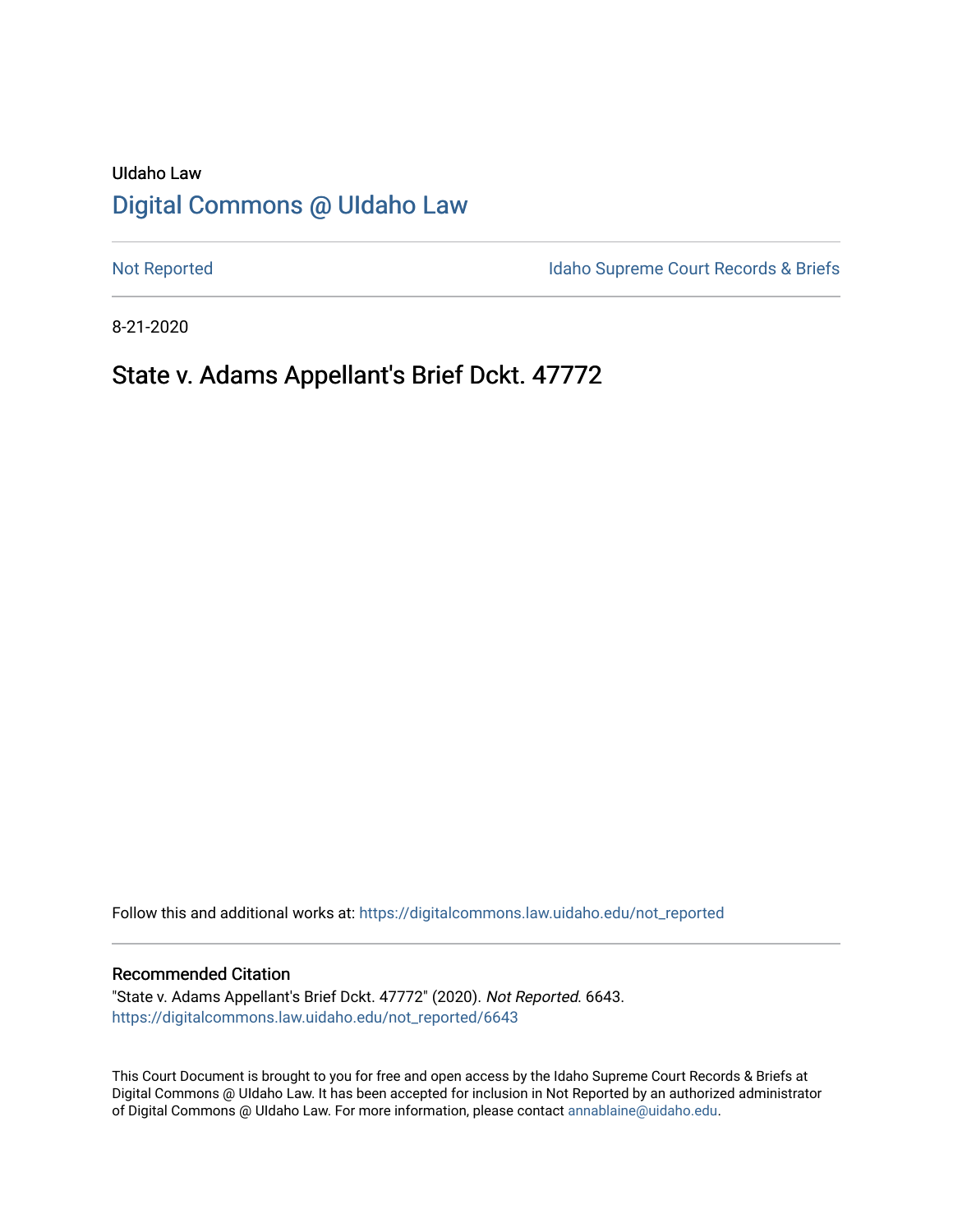Electronically Filed 8/21/2020 9:09 **AM**  Idaho Supreme Court Melanie Gagnepain, Clerk of the Court By: Brad Thies, Deputy Clerk

ERIC D. FREDERICKSEN State Appellate Public Defender I.S.B. #6555

JENNY C. SWINFORD Deputy State Appellate Public Defender I.S.B. #9263 322 E. Front Street, Suite 570 Boise, Idaho 83702 Phone: (208) 334-2712 Fax: (208) 334-2985 E-mail: documents@sapd.state.id. us

### IN THE SUPREME COURT OF THE STATE OF IDAHO

| STATE OF IDAHO,       |                              |
|-----------------------|------------------------------|
| Plaintiff-Respondent, | NO. 47772-2020               |
| V.                    | ADA COUNTY NO. CR01-18-61167 |
| DOUGLAS WAYNE ADAMS,  | <b>APPELLANT'S BRIEF</b>     |
| Defendant-Appellant.  |                              |
|                       |                              |

## STATEMENT OF THE CASE

## Nature of the Case

The district court sentenced Douglas W. Adams to ten years, with three years fixed, for driving under the influence (DUI), a felony due to a prior DUI conviction. Pursuant to Idaho Criminal Rule 35, Mr. Adams moved for a reduction in his sentence. The district court denied his motion. Mr. Adams now appeals. He argues the district court abused its discretion by denying his Rule 35 motion.

## Statement of Facts and Course of Proceedings

In May 2019, Mr. Adams pied guilty to felony DUI. (R., p.20.) At sentencing, the State recommended the district court impose a sentence of ten years, with three years fixed. (Tr., p.6,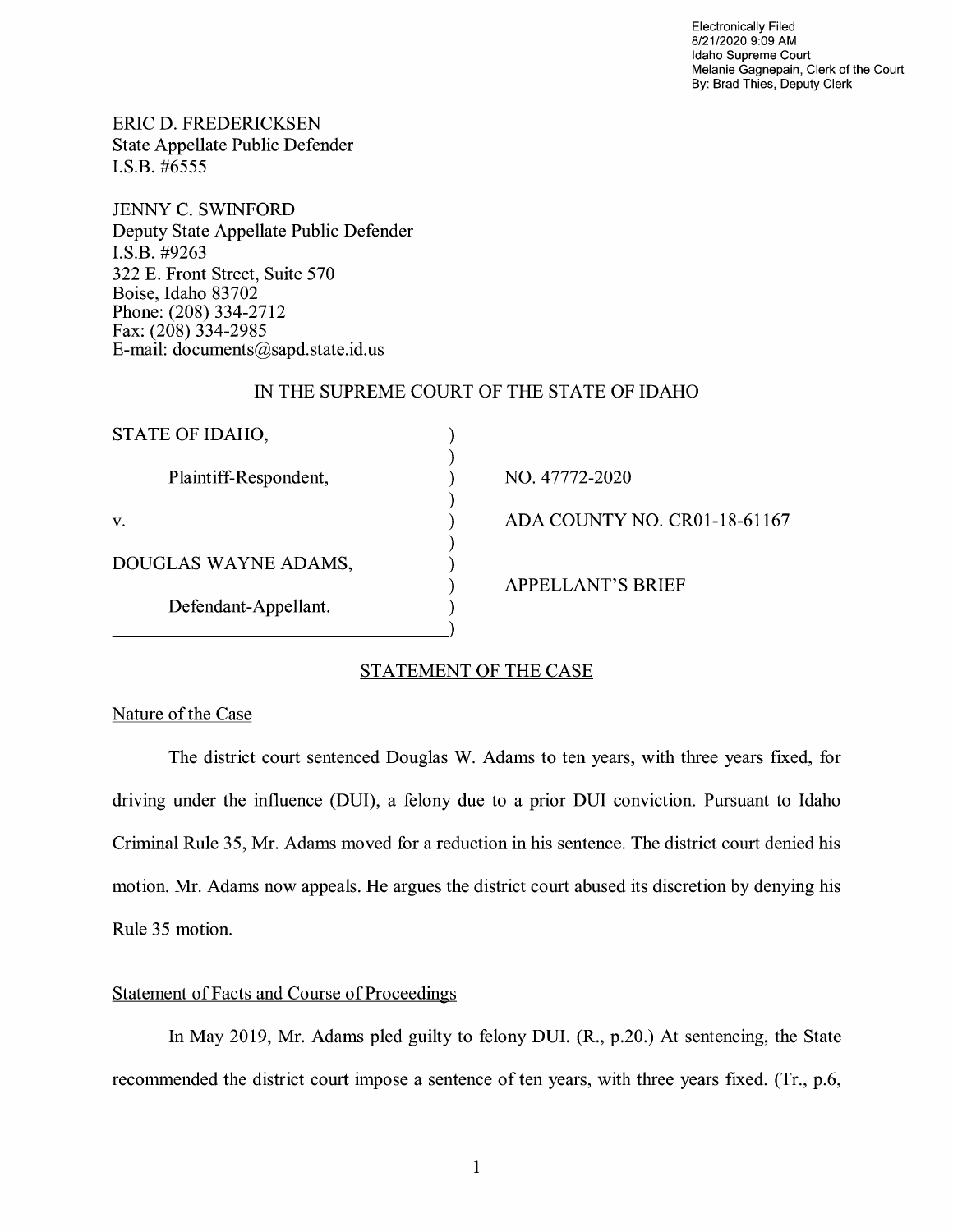Ls.3-6.) Mr. Adams requested the district court place him on probation for ten years. (Tr., p.31, Ls.10.16.) The district court agreed with the State's recommendation and imposed a ten-year sentence, with three years fixed. (Tr., p.52, L.25-p.53, L.2.) In August 2019, the district court entered a judgment of conviction. (R., pp.34-37.)

In September 2019, Mr. Adams filed a timely Rule 35 motion. **(R.,** pp.42-44.) He requested the district court place him on probation, allow him to apply to and participate in Mental Health Court, or reduce his sentence. **(R.,** p.43.) Mr. Adams also included a memorandum in support, which contained a GAIN evaluation, a mental health evaluation, a letter from his cousin, and a letter from Mr. Adams. (R., pp.45-59; Exs., pp.1-32.) In January 2020, the district court denied Mr. Adams's motion. (R., pp.61-62.)

#### ISSUE

Did the district court abuse its discretion when it denied Mr. Adams's Rule 35 motion?

#### ARGUMENT

#### The District Court Abused Its Discretion When It Denied Mr. Adams's Rule 35 Motion

"A Rule 35 motion for reduction of sentence is essentially a plea for leniency, addressed to the sound discretion of the court." *State v. Carter,* 157 Idaho 900, 903 (Ct. App. 2014). In reviewing the grant or denial of a Rule 35 motion, the Court must "consider the entire record and apply the same criteria used for determining the reasonableness of the original sentence." *Id.* The Court "conduct[s] an independent review of the record, having regard for the nature of the offense, the character of the offender and the protection of the public interest." *State v. Burdett,*  134 Idaho 271, 276 (Ct. App. 2000). "Where an appeal is taken from an order refusing to reduce a sentence under Rule 35," the Court's scope of review "includes all information submitted at the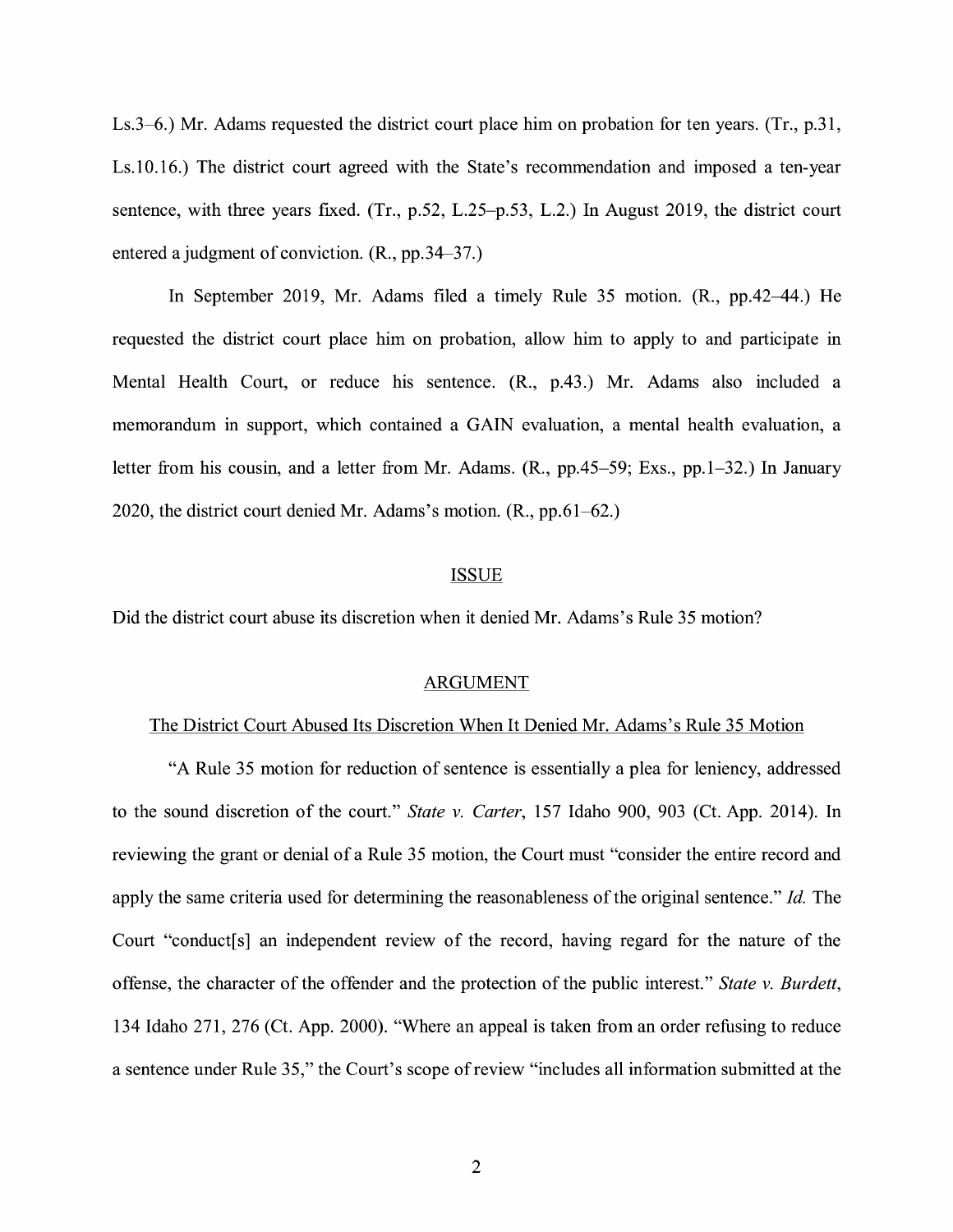original sentencing hearing and at the subsequent hearing held on the motion to reduce." *State v. Araiza,* 109 Idaho 188, 189 (Ct. App. 1985). "When presenting a Rule 35 motion, the defendant must show that the sentence is excessive in light of new or additional information subsequently provided to the district court in support of the Rule 35 motion." *State v. Huffman*, 144 Idaho 201, 203 (2007).

Here, Mr. Adams asserts the district court did not exercise reason and thus abused its discretion by denying his Rule 35 motion. Mr. Adams provided new and additional information in support of his motion to justify a sentence reduction, a placement on probation, or an opportunity to participate in Mental Health Court. Although the presentence investigation report  $("PSI")<sup>1</sup>$  included Mr. Adams's GAIN evaluation and mental health evaluation, the district court was not informed at the time of sentencing that Mr. Adams wanted to participate in mental health court. *(See* PSI, pp.203-15 (GAIN evaluation), 216-26 (mental health evaluation); R., p.49.) In fact, Mr. Adams wanted to present this information to the district court at sentencing, but his trial counsel refused. (Exs., p.28.) Mr. Adams recognized that his mental illness contributed to his alcoholism, and he understood that he had to obtain proper treatment for his mental health issues if he wanted to stay sober. (R., pp.49-51.) In a letter to the district court, Mr. Adams wrote that he was ashamed and embarrassed that he gave up his five years of sobriety in one night. (Exs., pp.30, 32.) He believed that he needed to address his bipolar disorder to get to the root cause of his alcoholism. (Exs., pp.31–32.) He explained that he had successfully completed treatment for his alcohol abuse in the past, but his underlying mental health issues were never addressed. (Exs., p.30.) Mr. Adams was confident that, ifhe got treatment for his bipolar disorder, he could abstain from alcohol. (Exs., p.32.) Similarly, Mr. Adams's cousin wrote a letter to the district

<sup>&</sup>lt;sup>1</sup> Citations to the PSI refer to the 495-page electronic document with the confidential exhibits in this case.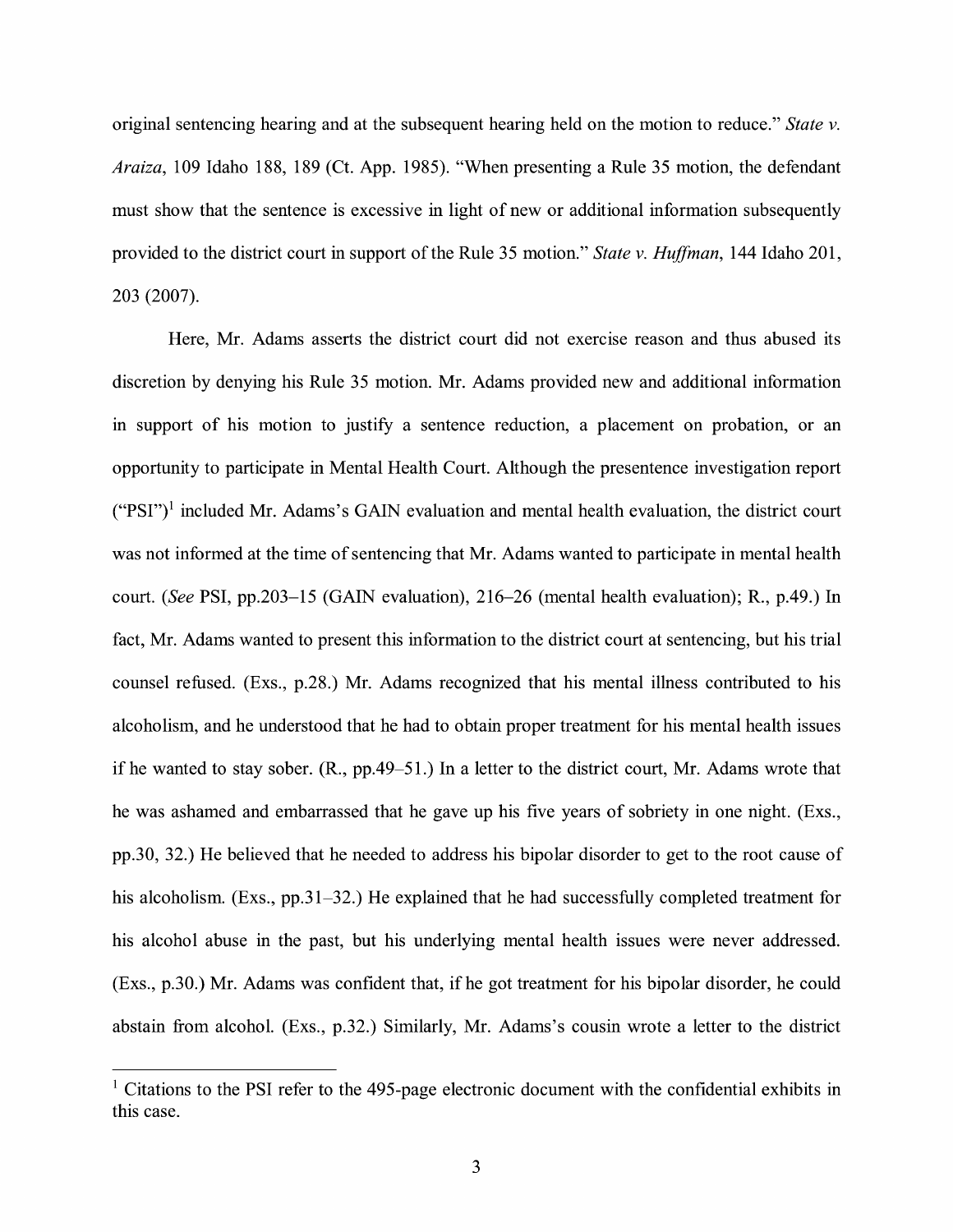court that explained their family's struggles with bipolar disorder. **(R.,** p.55.) Mr. Adams's father and his father's two siblings all had bipolar disorder. **(R.,** p.55.) Mr. Adams's father died at

and the family believed that his death was attributable to his failure to obtain proper treatment for his bipolar disorder. **(R.,** p.55.) Mr. Adams's cousin did not want the same outcome for Mr. Adams. **(R.,** p.55.) She hoped that he could get treatment and learn to manage his mental health issues. (R., pp.55-56.)

This new and additional information from Mr. Adams's motion, his letter, and his cousin's letter showed that his initial sentence of ten years, with three years fixed, was excessive. Proper consideration of this information supported a reduction in his sentence, placement on probation, or the opportunity to participate in Mental Health Court. Therefore, Mr. Adams submits the district court did not exercise reason and thus abused its discretion when it denied his Rule 35 motion.

#### **CONCLUSION**

Mr. Adams respectfully requests this Court reduce his sentence as it deems appropriate. In the alternative, he respectfully requests this Court vacate the district court's order denying his Rule 35 motion and remand this case for a Rule 35 motion hearing.

DATED this  $21<sup>st</sup>$  day of August, 2020.

/s/ Jenny C. Swinford JENNY C. SWINFORD Deputy State Appellate Public Defender